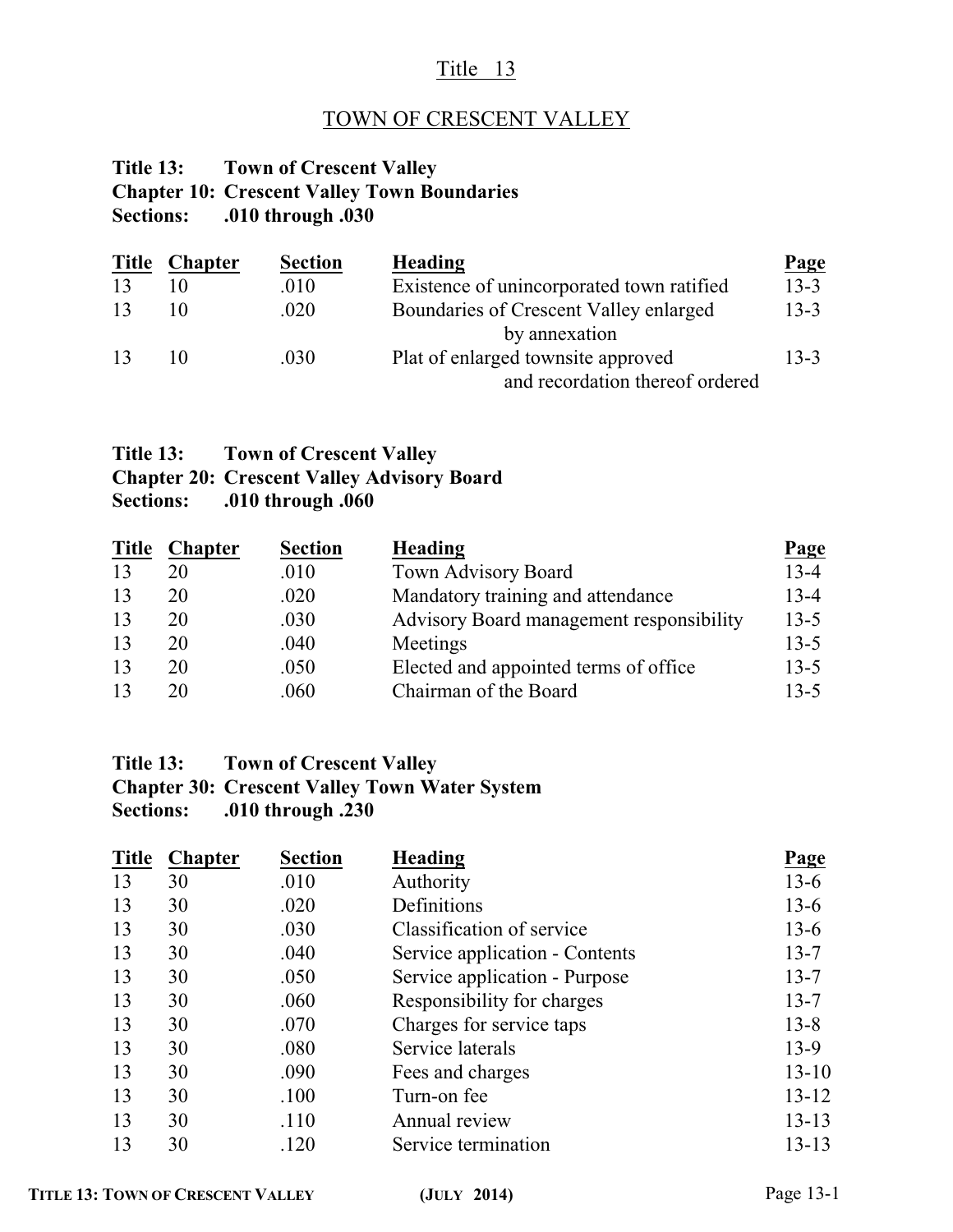| 30 | .130 | Service refusal                  | $13 - 14$ |
|----|------|----------------------------------|-----------|
| 30 | .140 | Liability                        | $13 - 15$ |
| 30 | .150 | Customer responsibility          | $13 - 15$ |
| 30 | .160 | Prohibited water uses            | $13 - 16$ |
| 30 | .170 | Water main extensions            | $13 - 16$ |
| 30 | .180 | Subdivisions                     | $13 - 17$ |
| 30 | .190 | Fire flow                        | $13 - 17$ |
| 30 | .200 | Reimbursement for main extension | $13 - 17$ |
| 30 | .210 | Complaints - Adjustments         | $13 - 18$ |
| 30 | .220 | Appeals                          | $13 - 19$ |
| 30 | .230 | Violation - Penalty              | $13 - 19$ |
|    |      |                                  |           |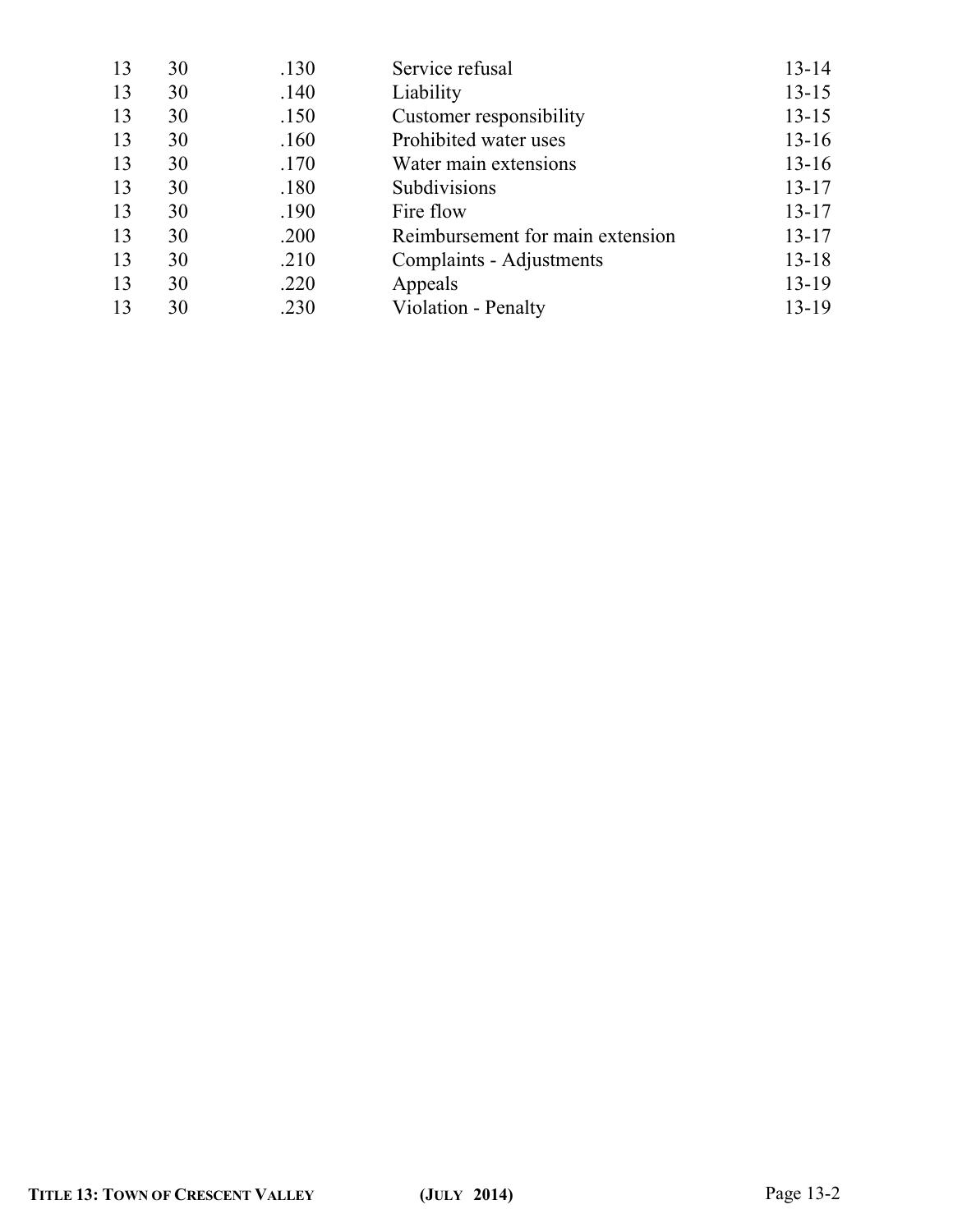## Chapter 10 - CRESCENT VALLEY TOWN BOUNDARIES

### .010 Existence of unincorporated town ratified

The previous existence of the townsite of the unincorporated town of Crescent Valley, as shown on Document 34081 as recorded in the office of the County Recorder dated April 6, 1959, is ratified and accepted and made a part of this Code.

### .020 Boundaries of Crescent Valley enlarged by annexation

The previous boundaries of the townsite of the unincorporated town of Crescent Valley are as shown on the map of Crescent Valley ranch and farm unit No. 1, recorded in the office of the County Recorder as document 34081 on April 6, 1959, encompassing all of Section 5, Township 29 North, Range 48 East, MDB&M except that portion of the north half of the northeast quarter of said Section 5, Township 29 North, Range 48 East, MDB&M shown as "Not a Part" on said map of Crescent Valley ranch and farms, unit No. 1. Those boundaries are enlarged by annexation to include the area shown on said map and document as "Not a Part." Following such annexation, the townsite of the unincorporated town of Crescent Valley is declared to embrace all of Section 5, Township 29 North, Range 48 East, MDB&M.

## .030 Plat of enlarged townsite approved and recordation thereof ordered

That certain plat of the townsite of Crescent Valley, Nevada, said Section 5, T29N, R48E, MDB&M in Crescent Valley, Nevada prepared by W.H. Settelmeyer, Nevada professional land surveyor, and certified by him on the  $28<sup>th</sup>$  day of August, 1959, incorporating the original townsite and the annexation herein referenced, is approved by the Board of County Commissioners and the same is ordered to be recorded by the County Recorder in the official records of the County.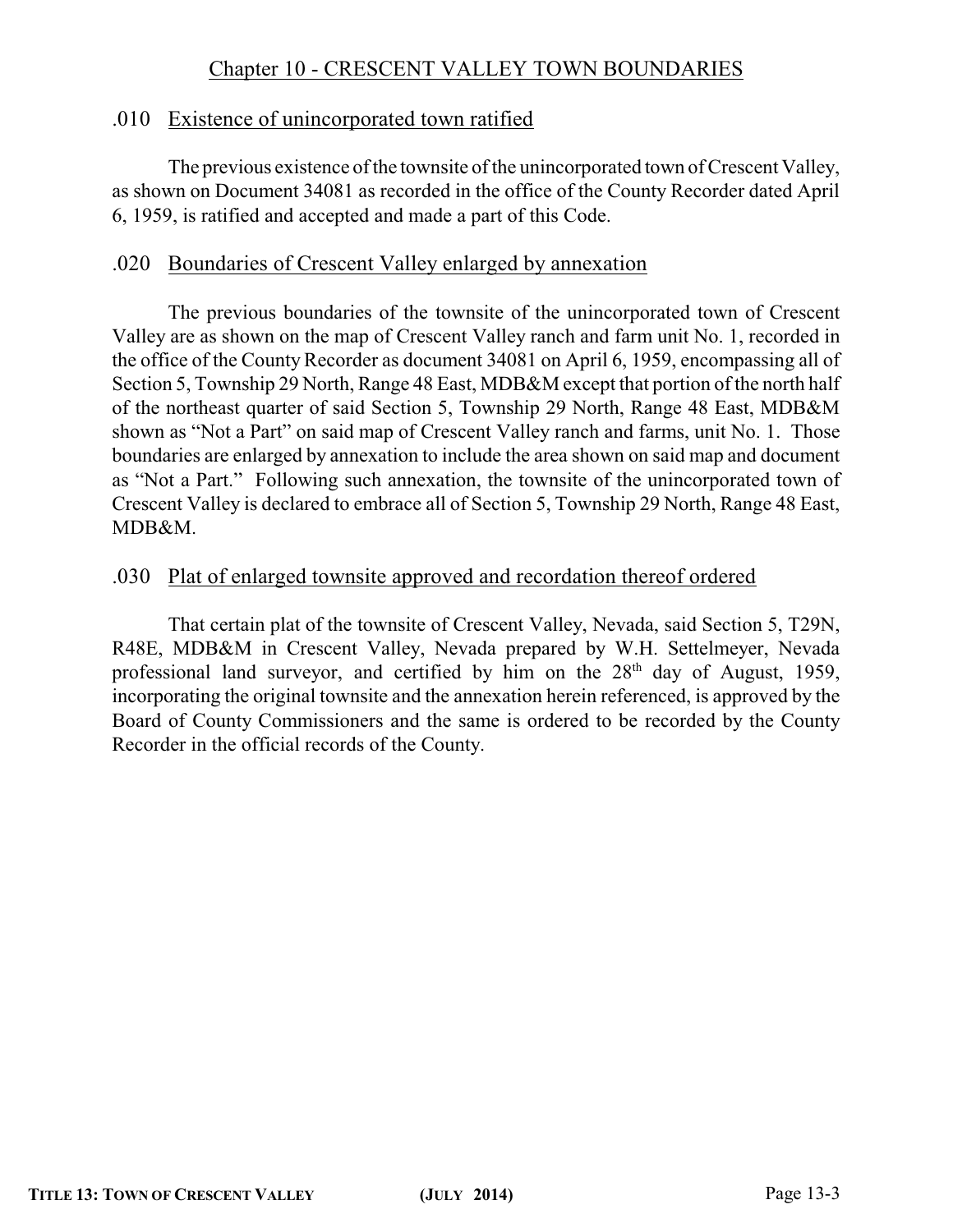## .010 Town Advisory Board

- A. Beginning January 3, 2011, there shall be three (3) persons, all of whom are qualified electors who are also residents of the unincorporated town of Crescent Valley to serve as the Town Advisory Board pursuant to the Unincorporated Town Government Law, N.R.S. 269.500 through N.R.S. 269.625.
- B. The Board of County Commissioners have the right granted by the Unincorporated Town Government Law to remove any member of the Town Advisory Board if the Board of County Commissioners finds that his or her removal is in the best interest of the residents of Crescent Valley, and may appoint a member to serve the unexpired term of the member removed. Any vacancy must be advertised by the Town Advisory Board by mail, newsletter or newspaper at least thirty (30) days before the filling of a vacancy. Any appointed member who wishes to remain on the Board must be elected by the voters of Crescent Valley at the next election.
- C. The duties of the Town Advisory Board are to assist the Board of County Commissioners in governing the unincorporated town by acting as liaison between the residents of the town and the Board of County Commissioners, and advising the Board of CountyCommissioners on matters of importance to the unincorporated town and its residents.

## .020 Mandatory training and attendance

- A. Each member of the Town Advisory Board shall seek out and attend training relating to:
	- 1. State statutes, regulations, ordinances, and resolutions concerning land use planning, development and any other subject matter that the Board of County Commissioners deems necessary; and
	- 2. The provisions of Chapter 241 of N.R.S. (open meeting law).
- B. Town Advisory Board members are expected to attend all meetings of the Advisory Board in their entirety. If a member repeatedly does not attend meetings, the Advisory Board as a whole may request his or her removal from the Advisory Board by the Board of County Commissioners.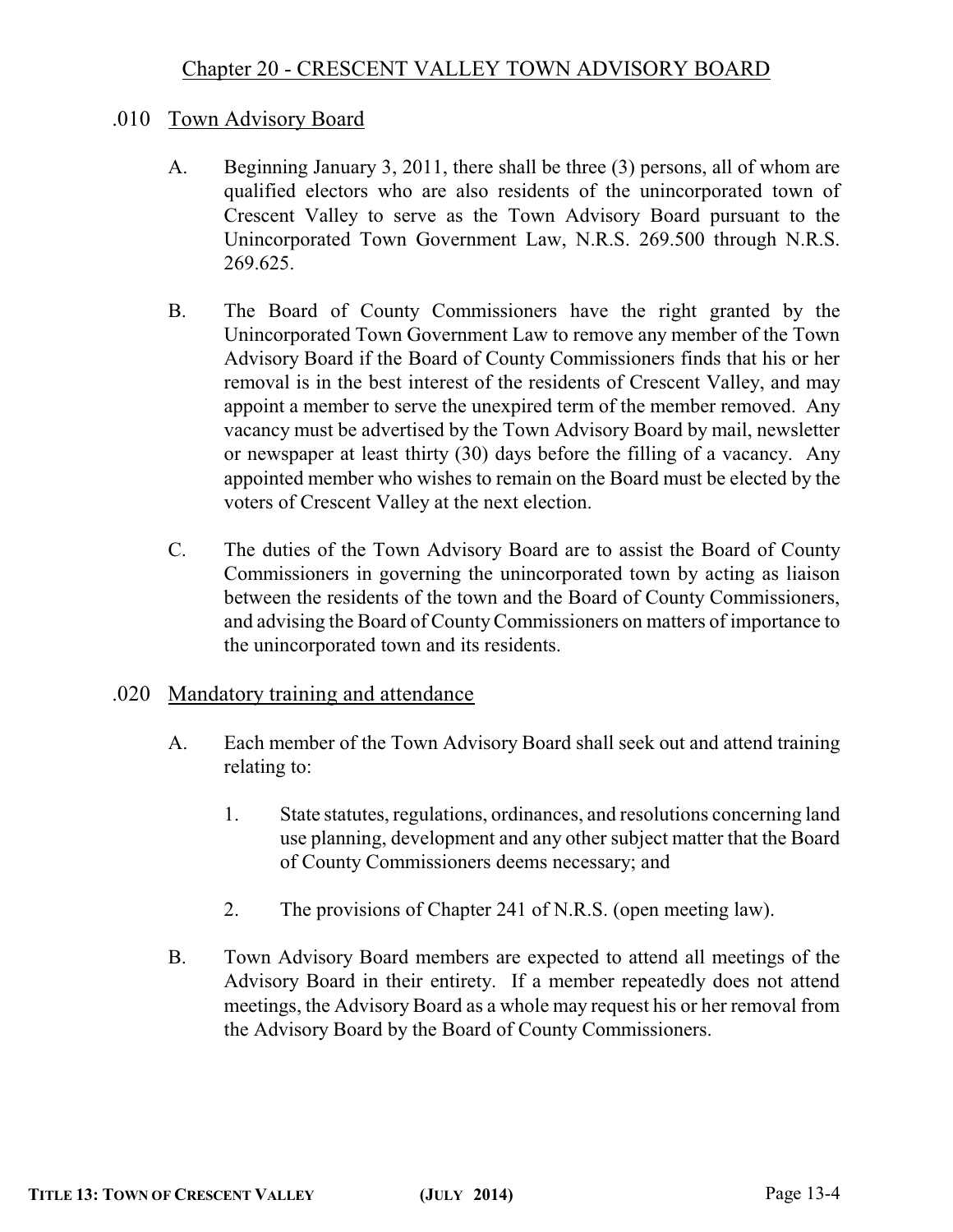### .030 Advisory Board management responsibility

The Board of County Commissioners may, by resolution adopted at a regular meeting, designate services as properly within the power of the Town Advisory Board to manage.

### .040 Meetings

The Town Advisory Board shall meet twice each month at the Crescent Valley Town Hall, on the 12th and 26th days. If these meeting days are a Friday or Saturday, the meeting will be held Thursday. If Thursday is a holiday the meeting will be held Wednesday. If these meeting days are a Sunday, the meeting will be held Monday. If Monday is a holiday the meeting will be held Tuesday. All regularly scheduled meetings commence at 4:30 p.m.

### .050 Elected and appointed terms of office

Each Town Advisory Board member shall be elected by the voters of Crescent Valley for two (2) year terms beginning in 2004.

### .060 Chairman of the Board

The Town Advisory Board shall elect a chairman from among its members to serve a two (2) year term. If a vacancy occurs during the chair's two (2) year term, a new chairman shall be elected from among the remaining members for the unexpired term of the former chairman. All chairmen are not eligible to immediatelysucceed themselves for a term of office as chairman.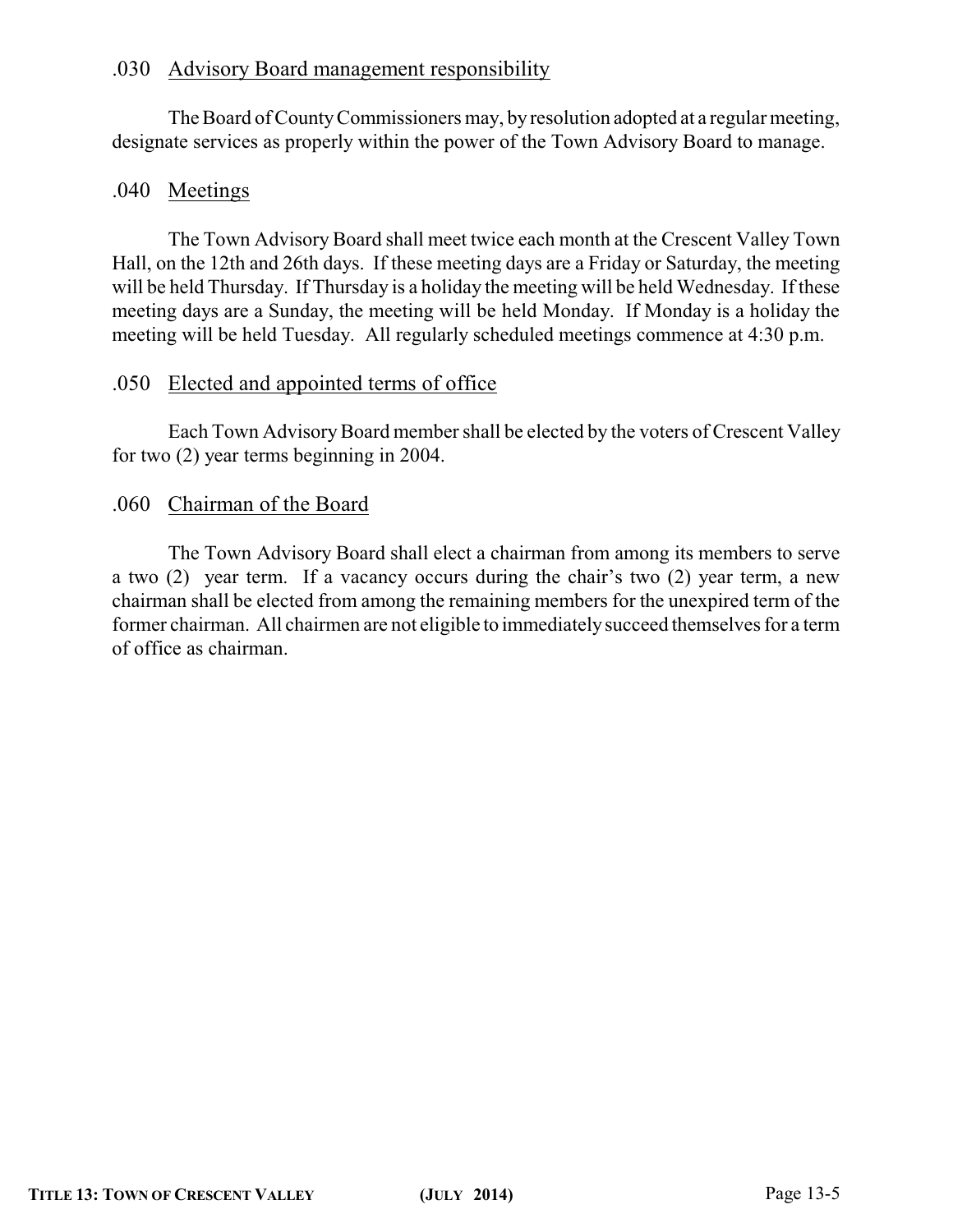## Chapter 30 - CRESCENT VALLEY TOWN WATER SYSTEM

### .010 Authority

- A. The Crescent Valley water system shall be managed and governed by the Board of County Commissioners, unless the Board, upon a resolution duly passed pursuant to Nevada Revised Statutes 269.580, allows the Crescent Valley Town Advisory Board certain managerial powers over the water system.
- B. Amendments to this chapter may be made as necessary by a majority vote of the Board.
- C. Any violation of this duly adopted ordinance, or damage to Crescent Valley Town Water facilities, shall be punished as a misdemeanor.

### .020 Definitions

As used in this chapter, unless the context requires otherwise, the following definitions apply.

**Board** means the Board of County Commissioners.

**Connection charges** or **connection fees** means a fee charged new customers in order to equalize the investment in plant, equipment and other facilities made by present water users in Crescent Valley. The charge is for the right of service in the system.

**Department** means the County Department of Public Works.

**Director** means the Director of Public Works or any of his duly authorized representatives.

**System** means the system of conduits, pumps, treatment plant and other structures used for the purpose of supplying water to the residents of Crescent Valley and conveying this service to all users.

### .030 Classification of service

- A. **Residential** This category applies strictly to single-family dwellings served by nothing larger than a three-quarter (3/4") inch pipe.
- B. **Commercial** This category applies to all services not classified as residential.
- C. **Variances** Customers utilizing an existing meter no longer applicable to the use of their property may request a different categorization of their service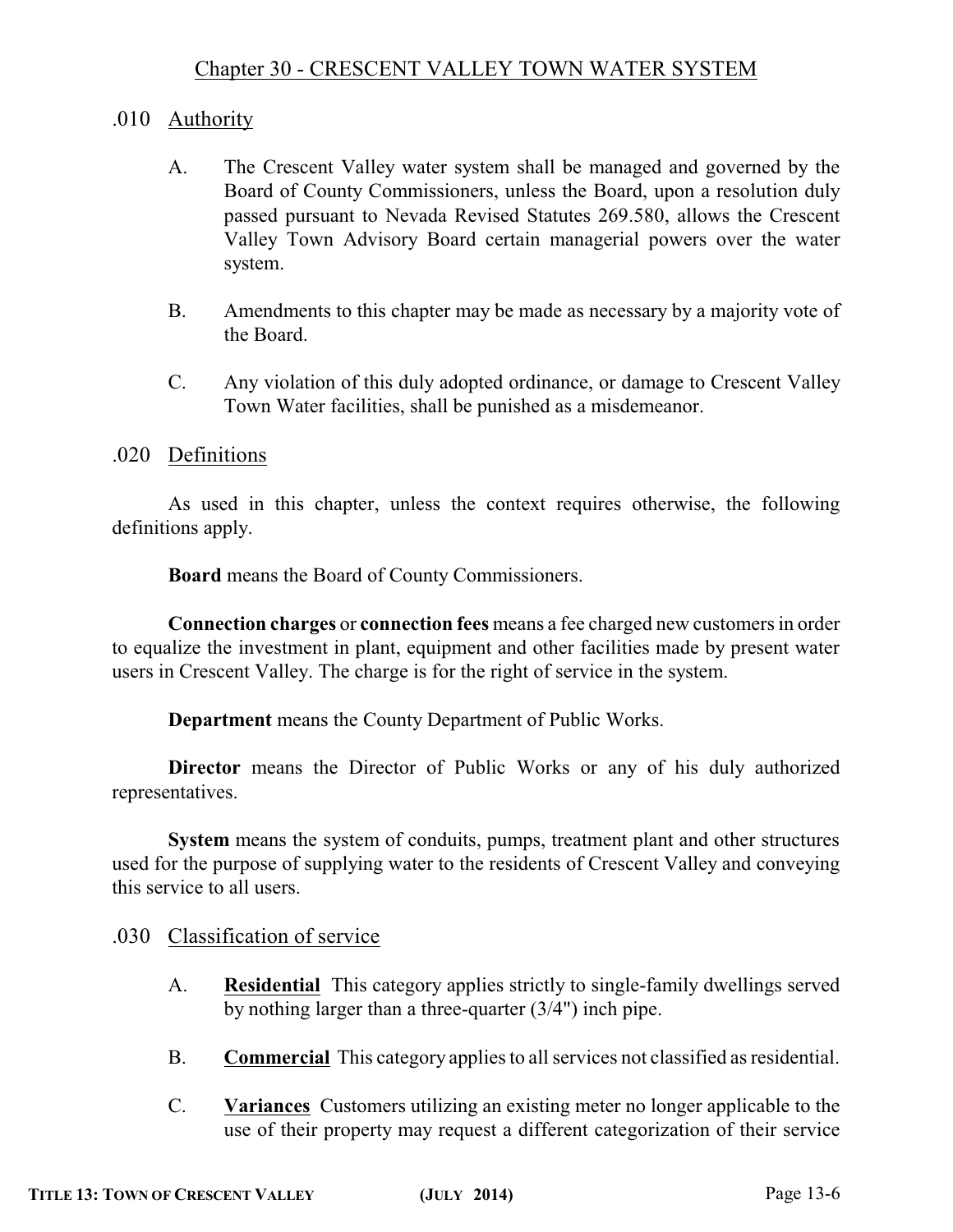despite the size of the meter previously installed, valid until such time that the meter must be replaced. Request for a variance will be reviewed by the Public Works Director, and submitted to the Board with a recommendation of refusal or approval.

### .040 Service application - Contents

Each applicant for water service shall be required to sign, on a form provided by the department, an application which shall set forth:

- A. Date;
- B. Location of premises to be served, giving street address and description of property to be served;
- C. Applicant's name and mailing address and the name and mailing address of the legal owner of the premises;
- D. Purpose for which the property will be used (residential, commercial, apartment, etc.);
- E. Size water service and meter desired;
- F. Person and address to which the monthly bills are to be mailed;
- G. The date the applicant will be ready for service; and
- H. The name of the contracting or plumbing agency that will be hooking the premises to the town water system.

### .050 Service application - Purpose

The application is merely a written request for service and does not bind the applicant to take service for any period of time, nor does it bind the Department to serve except under reasonable conditions.

## .060 Responsibility for charges

- A. The applicant and the legal owner of the property being served, together and individually, are responsible for the payment of all water charges at the premises applied for, and within the meaning of this chapter are, together and individually, referred to as the "customer." Only the original applicant or the owner of the premises may request termination of water service or a change in the person or address to which the monthly bill is to be sent.
- B. Applications will be reviewed by the Director, then submitted to the Board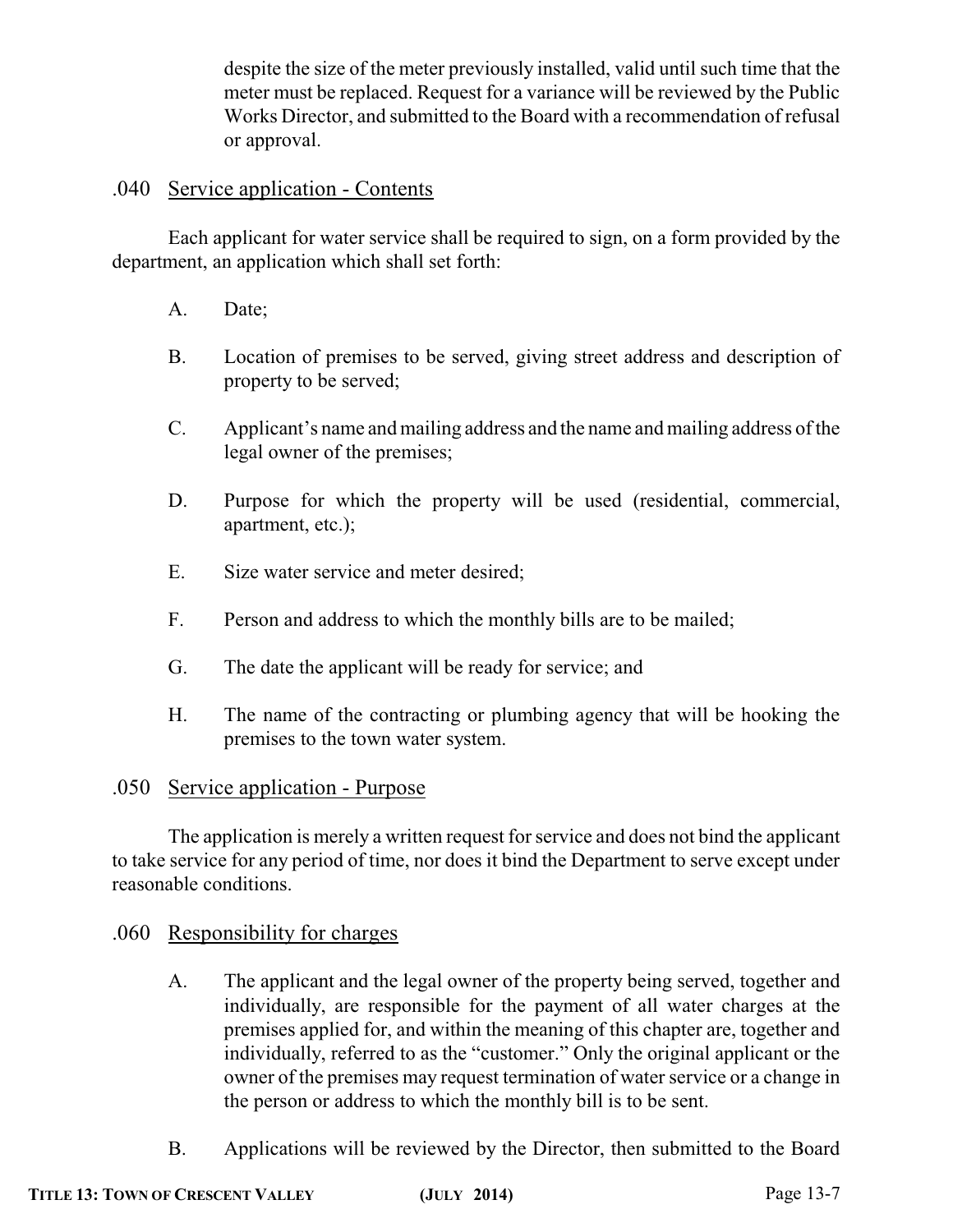with his recommendation of refusal or approval.

- C. Delinquent charges for water and/or sewer service shall be declared by the Director and shall be collected on the tax roll, or collected with the property taxes due on mobile or manufactured homes that do not meet the requirements of N.R.S. 361.244 (real property) in the same manner, by the same persons, and at the same time as, together with and not separately from, general taxes, according to the following procedure:
	- 1. No later than June 1 of each year a list shall be submitted by Public Works to the Assessor, in a form approved by the Assessor, describing each lot or parcel of real property or each mobile or manufactured home with respect to which the charges are delinquent on May 1. The list shall include the amount of the delinquent charges, and the descriptions shall be by reference to maps prepared by and on file in the Assessor's office.
	- 2. The list shall be published in a newspaper circulated in Eureka County at least one (1) time prior to May 15, describing the procedure to request an appeal hearing before the Board to contest the delinquency before the delinquent charges constitute a lien.
	- 3. The amount of such delinquent charge constitutes a lien against the lot or parcel of land or mobile or manufactured home against which the charge has been imposed as of the time when the lien of taxes on the roll or on mobile or manufactured homes attach.
	- 4. The Assessor shall include the amount of the delinquent charges on bills for taxes levied against the respective lots and parcels of land or mobile or manufactured homes, and the amount of the delinquent charges must be collected at the same time and in the same manner and by the same persons as, together with and not separately from, the general taxes of the County.
	- 5. All laws applicable to the levy, collection and enforcement of general taxes of the County, including but not limited to laws relating to delinquency, correction, cancellation, refund, redemption and sale, are applicable to delinquent charges for services.

## .070 Charges for service taps

- A. 1. The Department will install service laterals to the property and customer to connect his shutoff valve and piping.
	- 2. In no case will service laterals be installed unless the property to be served fronts on a street or alley with an adequately sized main and the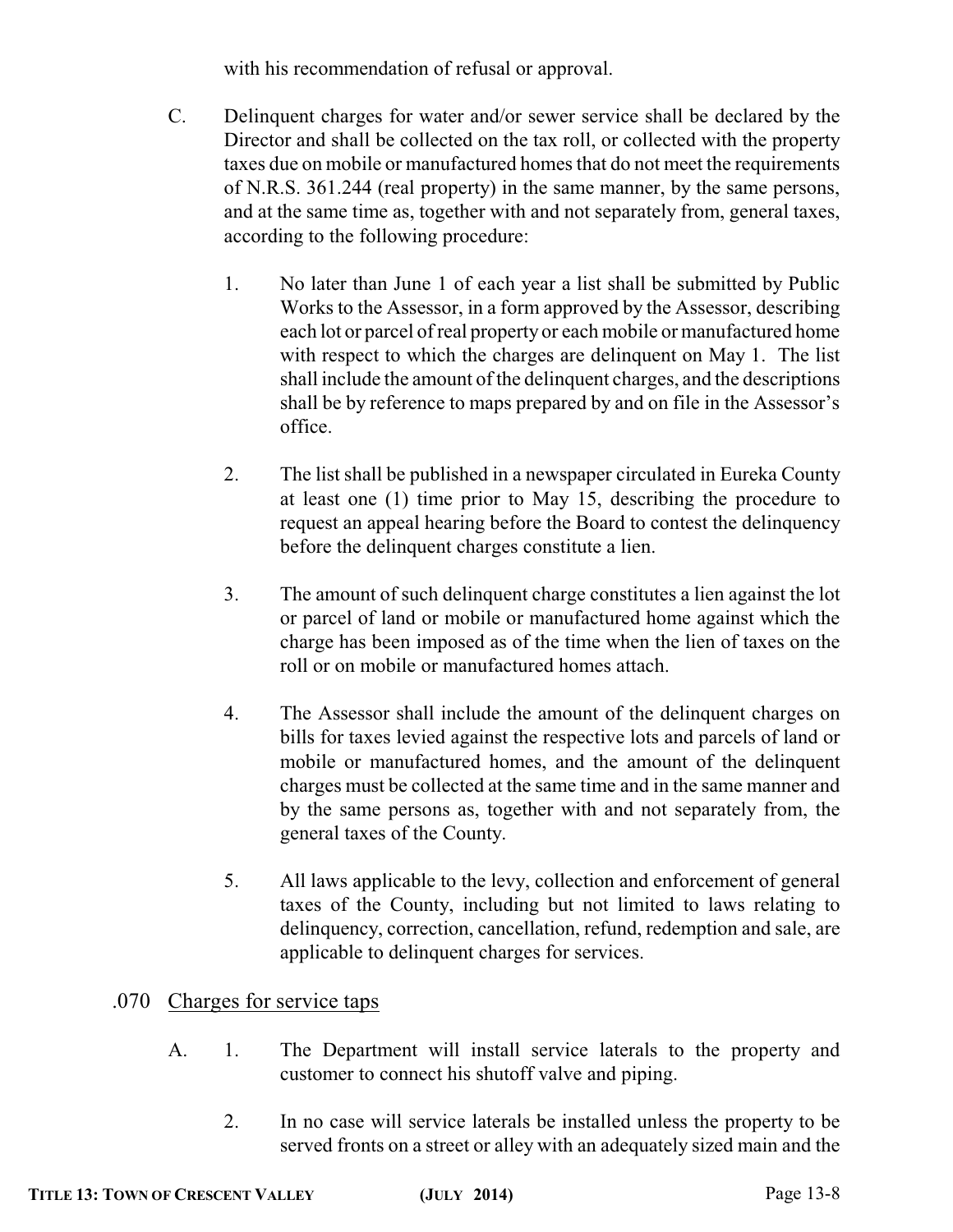distance the Department has to run the service is less than seventy-five (75) feet. In no instance will the service laterals be installed across private property.

- 3. If adequately sized mains are not available the property owner will have to request that mains be extended in accordance with the terms and conditions of this chapter.
- B. 1. Charges for these taps will be set from time to time by resolution of the Board.
	- 2. If the service is installed in an existing paved street or area, the applicant shall be charged the cost of time and materials, but not less than two hundred (\$200.00) dollars to cover the cost of pavement cutting and replacement.
	- 3. Services over three-quarter (3/4") inch diameter will be charged at actual cost of labor, materials and equipment plus fifteen percent (15%) to cover overhead. In addition, for all sizes of service, the actual cost plus fifteen percent (15%) will be charged when unusual conditions require excessive time to complete, such as when a street of reinforced concrete must be trenched manually, or when it is necessary to tunnel under a street rather than open trench, or to push or jack service pipe. Unusual conditions will be determined by the Director.
- C. Charges for service taps shall be collected in advance. When services are to be at cost, an estimated cost shall be first collected and when the actual cost is determined any overpayment will be refunded or an underpayment billed.
- D. Water customers have ninety (90) days from the time they install any type of dwelling (including but not limited to shed, tent, camper, motor home, or mobile home) on their property to install a septic system and all other installations required to meet the Nevada State health regulations and to present the Director with proof (i.e., an occupancy permit) of such installations or their water will be shut off until the time such requirements are met. No dwelling unit may be occupied until a septic system is installed and operative.

### .080 Service laterals

- A. The water service lateral extending from the water main to the property line shall be maintained by the Department, and all pipes and fixtures extending or lying beyond the property line shall be installed and maintained by the owner of the property.
- B. No person shall make any alterations or extensions in any water service lateral except in compliance with the provisions of this chapter.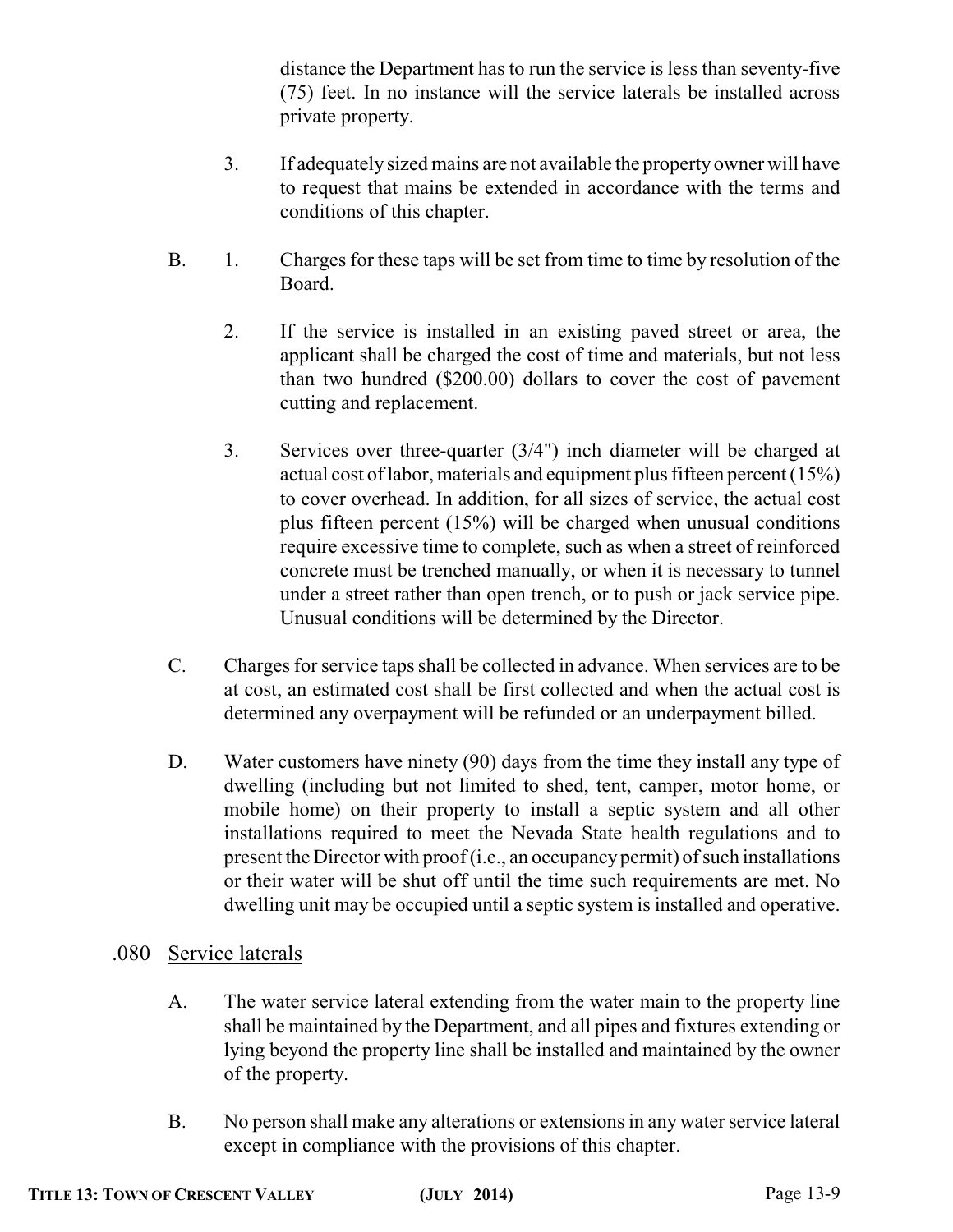- C. Except as herein provided, subdividers and developers who install complete water facilities, including water service laterals and meters to individual services in their development as provided in the Code, are exempt from connection fees when these facilities are acceptably installed solely at the expense of the subdivider or developer, but the normal turn-on charge will still be made at the time service is required by the customer.
- D. Applications hereunder may be made by the owner of the property to be served or such owner's duly authorized agent.

### .090 Fees and charges

- A. Privilege (buy-in) fee for any new connection to system, one thousand two hundred (\$1,200.00) dollars; to be deposited in the capital improvement fund.
- B. Water system monthly service charges shall be as follows:
	- 1. Turn-on of existing accounts: twenty-five (\$25.00) dollars;
	- 2. Temporary turn off for at least forty five (45) days but not more than one hundred eighty (180) days, ten (\$10.00) dollars;
	- 3. **Residential** (with or without online service): Sale of water to Crescent Valley town residents who do not have water available to them is authorized. Any person wishing to purchase water must fill out a request form and submit it to the Director for approval. The charge will be the same as current residential online users pay which is a base rate of thirty-nine dollars and twenty-four cents (\$39.24) per month for up to sixteen thousand (16,000) gallons of water; plus a commodity rate of two dollars and ten cents (\$2.10) per thousand (1,000) gallons or any portion thereof in excess of sixteen thousand (16,000) gallons per month. Citizens who qualify for the senior rate will pay a base rate of fifty percent (50%) of the residential base rate per month for up to sixteen thousand (16,000) gallons of water; plus a commodity rate of two dollars and ten cents (\$2.10) per thousand (1,000) gallons or any portion thereof in excess of sixteen thousand (16,000) gallons per month.
	- 4. **Commercial** Base rate of three-quarter inch (3/4"): zero to sixteen thousand (16,000) gallons: thirty-nine dollars and twenty-four cents (\$39.24); plus a commodityrate of two dollars and ten cents (\$2.10) per thousand (1,000) gallons or any portion thereof in excess of sixteen thousand (16,000) gallons per month;
	- 5. **Commercial** Base rate of one and a half inch  $(1 \frac{1}{2})$ : zero to sixteen thousand (16,000) gallons: fifty-three dollars and fifty-three cents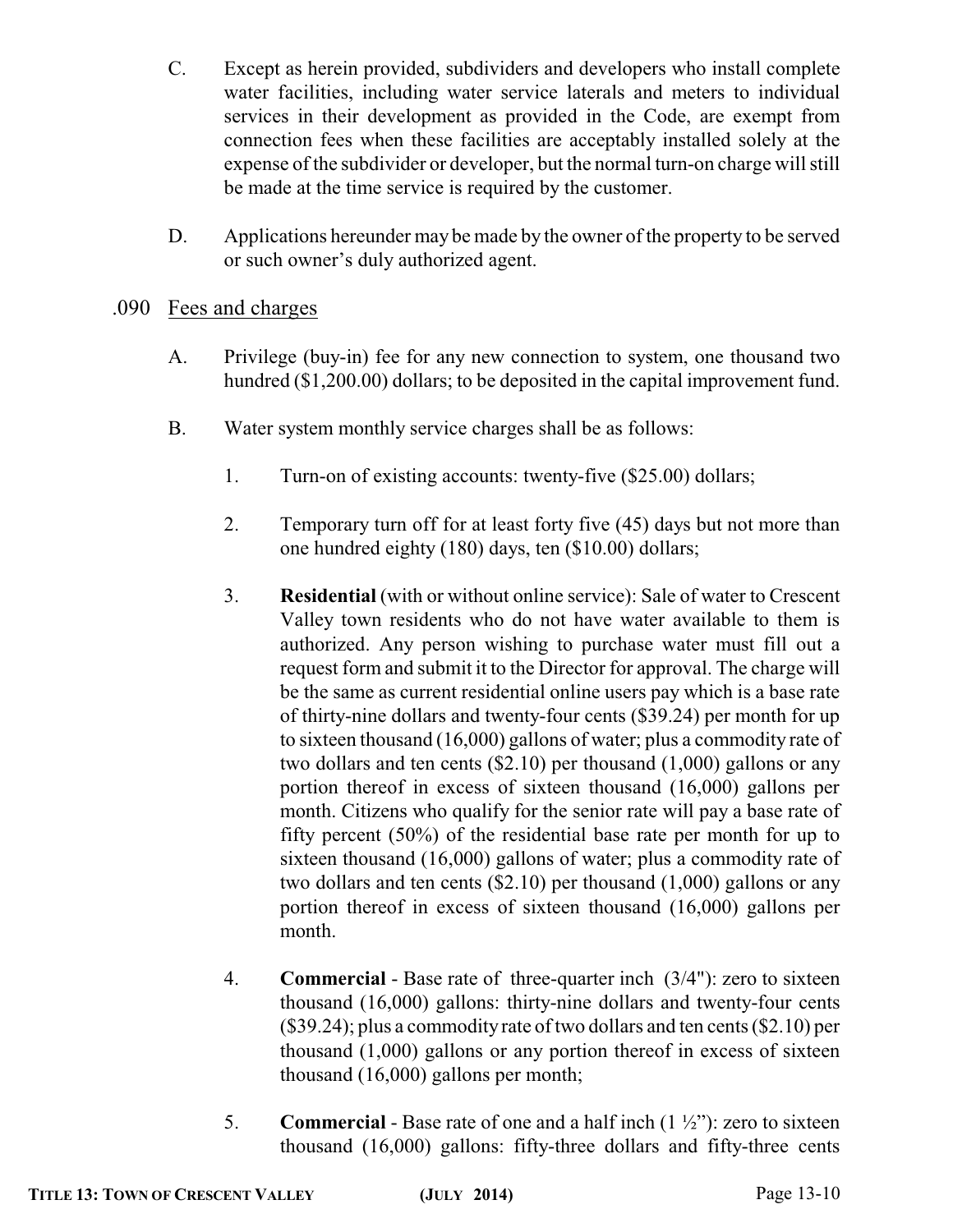(\$53.53); plus a commodity rate of two dollars and ten cents (\$2.10) per thousand (1,000) gallons or any portion thereof in excess of sixteen thousand (16,000) gallons per month;

- 6. **Commercial** Base rate of two inch (2"): zero to sixteen thousand (16,000) gallons: seventy-six dollars and eighty-six cents (\$76.86); plus a commodity rate of two dollars and ten cents (\$2.10) per thousand (1,000) gallons or any portion thereof in excess of sixteen thousand (16,000) gallons per month;
- 7. **Commercial** Base rate of three inch (3"): zero to sixteen thousand (16,000) gallons: one hundred nine dollars and ninety-eight cents (\$109.98); plus a commodity rate of two dollars and ten cents (\$2.10) per thousand (1,000) gallons or any portion in excess of sixteen thousand (16,000) gallons per month;
- 8. **Commercial** Base rate of four inch (4"): zero to sixteen thousand (16,000) gallons: one hundred forty-three dollars and eleven cents (143.11); plus a commodity rate of two dollars and ten cents (\$2.10) per thousand (1,000) gallons or any portion thereof in excess of sixteen thousand (16,000) gallons per month.
- 9. **Constructional & industrial use (per load)** Base rate per load: ten (\$10.00) dollars; plus a commodity rate of two dollars and ten cents (\$2.10) per thousand (1,000) gallons or any portion thereof.

All rates are effective according to the following chart:

|                                   |           |           |           |           | Effective |
|-----------------------------------|-----------|-----------|-----------|-----------|-----------|
|                                   |           |           |           | Effective | 7/1/2010  |
|                                   |           |           | Effective | 7/1/2009  |           |
|                                   |           | Effective | 7/1/2008  |           |           |
|                                   | Effective | 7/1/2007  |           |           |           |
|                                   | 7/1/2006  |           |           |           |           |
| Residential & Commercial 3/4"     | \$26.93   | \$29.91   | \$32.96   | \$36.07   | \$39.24   |
| Commercial 1 1/2"                 | \$44.47   | \$46.99   | \$49.57   | \$52.19   | \$53.53   |
| Commercial 2"                     | \$63.24   | \$66.54   | \$69.92   | \$73.35   | \$76.86   |
| Commercial 3"                     | \$93.84   | \$97.76   | \$101.75  | \$105.83  | \$109.98  |
| Commercial 4"                     | \$124.44  | \$128.97  | \$133.59  | \$138.30  | \$143.11  |
| Commodity                         | \$0.81    | \$1.12    | \$1.44    | \$1.76    | \$2.10    |
| Construction and Industrial (C&I) | \$10.00   | \$10.00   | \$10.00   | \$10.00   | \$10.00   |
| C&I Commodity                     | \$2.10    | \$2.10    | \$2.10    | \$2.10    | \$2.10    |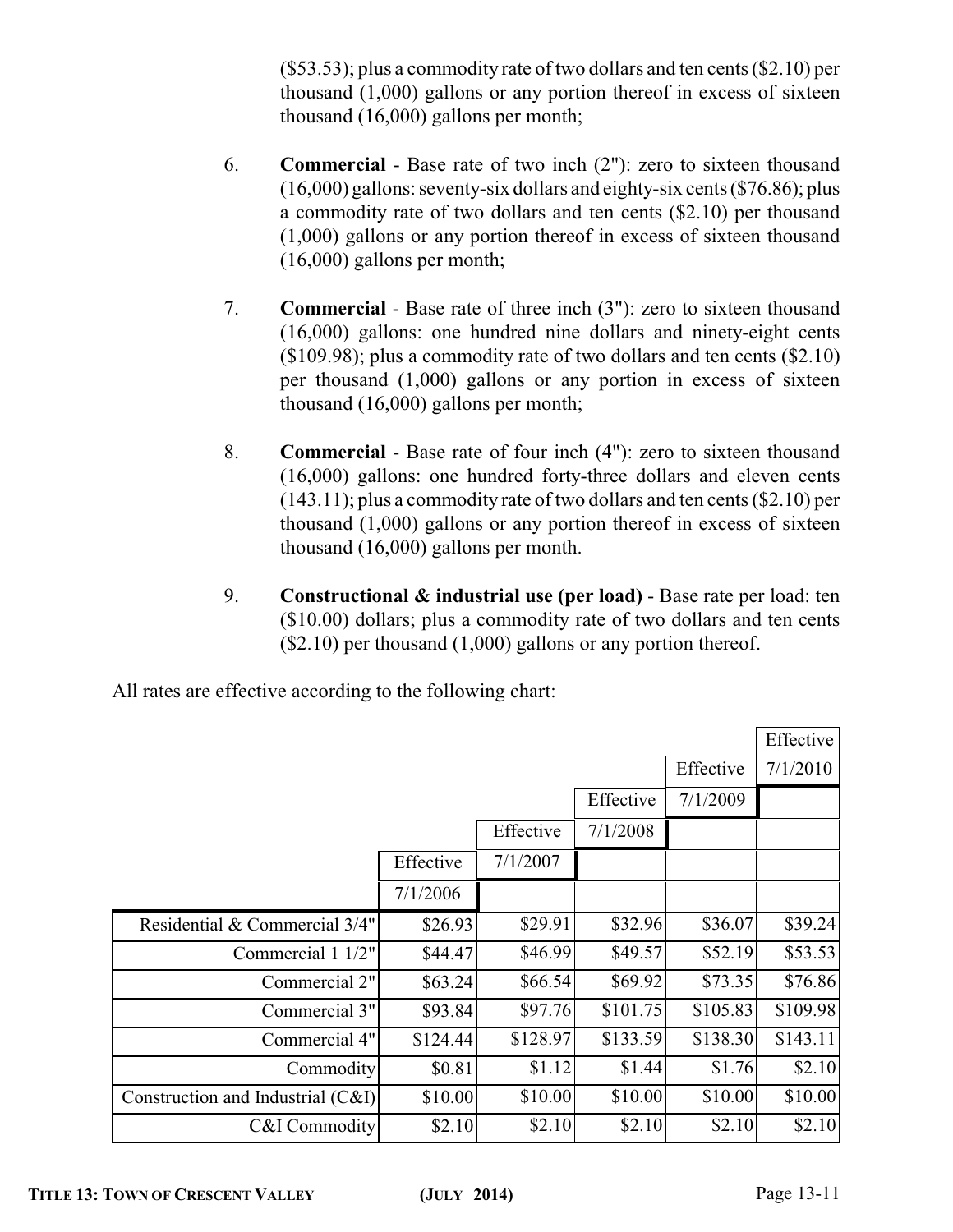- C. Meters will be read and bills rendered monthly, weather permitting, and the Public Works Director has the authority to determine which months meters will be read. If a meter is not read, the customer shall be billed at the base rate.
- D. Bills for water will be figured in accordance with the system's published rate schedule and will be based on the amount consumed for the period covered by the meter readings, except where a consumer orders turn-off less than one (1) month after turn-on, then the minimum bill to such consumer for such period shall be equal to the minimum charge for one (1) full month's service.
- E. Reading from different meters will not be combined for billings.
- F. Bills are due when rendered, delinquent after ten (10) days and if not paid in fifteen (15) days, penalties may be levied and service may be discontinued. A ten (\$10.00) dollar fee will be added to any account for each certified letter sent for delinquent payment.
- G. Failure to receive bills or notices shall not prevent such bills from becoming delinquent nor relieve the consumer from payment.
- H. Service discontinued for nonpayment of bills will be restored only after bills are paid in full and the water turn-on fee of twenty-five (\$25.00) dollars is paid in advance.
- I. Any resident(s), sixty-two (62) years of age or older, being billed for residential service and with a total combined income of less than eleven thousand two hundred five (\$11,205.00) dollars per year, per household, is eligible for a fifty percent (50%) senior discount on the base rate water fee for the property on which the resident(s) reside but not the commodity rate. This discount sunsets and is no longer available after June 30, 2011. To apply for this discount, such residents must first submit an application to the Director with current information (W-2 form) to show proof of income and proof of age. The application will be renewed April 15th each year. Failure to reapply for the water discount by April 15th of each year will result in being charged the regular rate. The Board may refuse any applicant who, in the Board's opinion, fails to meet the foregoing requirements. The Director reserves the right to discontinue or alter the income requirements of this discount program at any time, without notice.

## .100 Turn-on fee

The turn-on fee must be paid to the Department before water is turned on. A customer who is living in a mobile home (excluding installation in a mobile home park) must present a valid mobile home permit.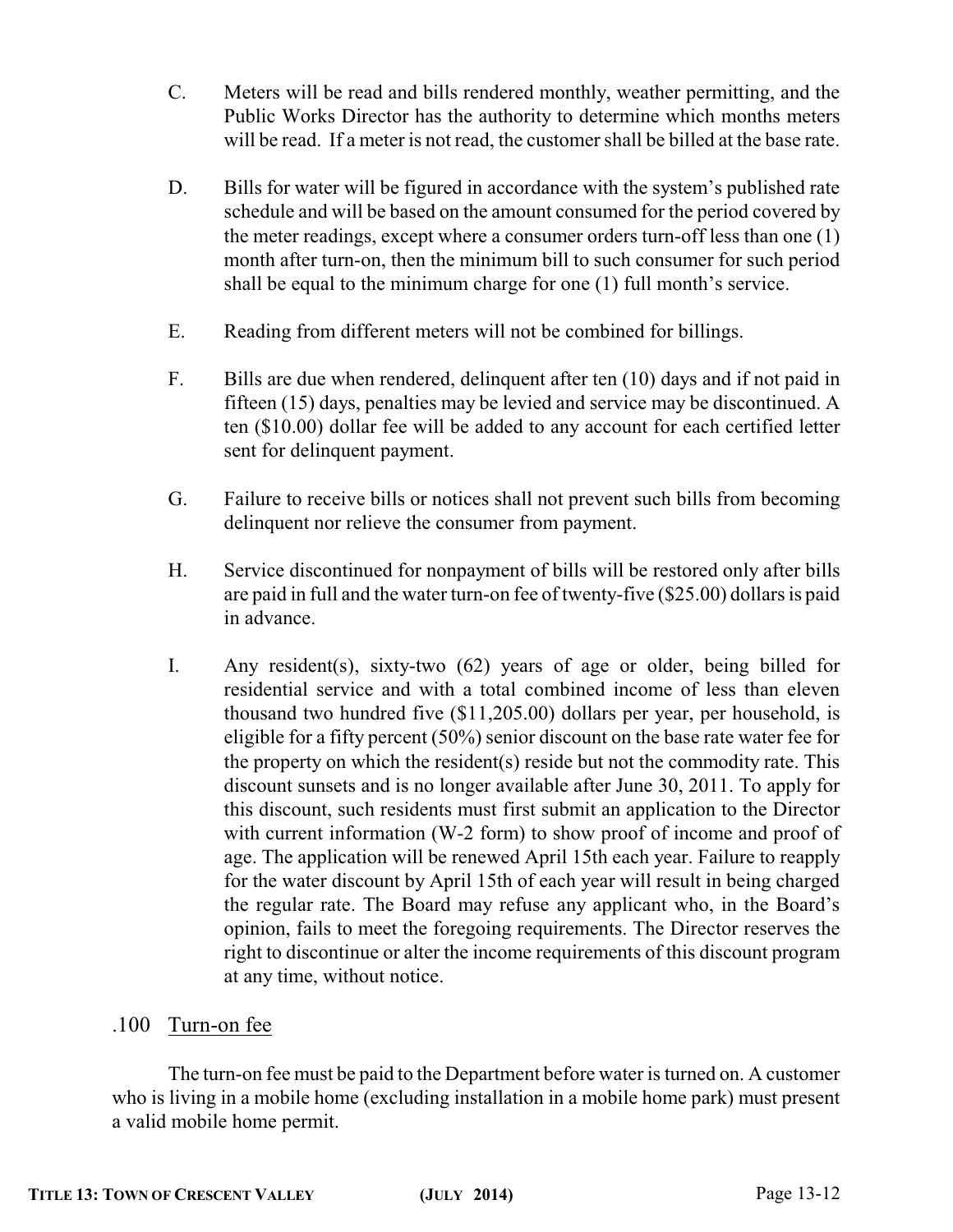### .110 Annual review

- A. The Board will annually review the statement of expenditures and revenues of the Department. The Board will use the information from this review, and recommendations from the County Treasurer, Auditors and the Director, to adjust schedules of rates, fees and charges for all service by the Department. System revenues shall be fully sufficient at all times, after making reasonable allowances for contingencies and errors in estimates to pay the operation and maintenance expenses and produce net revenues to retire any outstanding indebtedness, and maintain any reserve accounts for system replacement and capital improvements.
- B. If recommended action is not taken, the Board shall specifically address why recommended action was not taken.

### .120 Service termination

- A. When the Department has discovered that a customer has obtained service by fraudulent means, that customer's service may be discontinued.
- B. The Department will not restore service to such customer until that customer has complied with this chapter and all rules and reasonable requirements of the Department, and the Department has been reimbursed for the full amount of the service rendered and the actual cost to the Department incurred by reason of the fraudulent use.
- C. For persons with or without online service, water may be obtained at the water spigot located at 528 Fifth Street, in Crescent Valley from 8 a.m. to 4 p.m., Monday through Friday except holidays, at the rate set for residential service, by contacting the Public Works Office in person or by phone at 468-0326. The Director reserves the right to discontinue the sale of such water after posting a thirty (30) day notice.
- D. **Non payment of bills**. The Board shall have the right to discontinue utility service to any customer after giving proper notice in writing that the customer's bill for water service has been delinquent for at least forty five (45) days:
	- 1. Proper notice may be accomplished either by sending a notice by regular or certified mail to the address last given by customer or by posting a notice at the location receiving water service.
	- 2. The customer must respond with a written statement as to why the customer believes no justification exists for terminating the service(s) to the Public Works Office within five (5) business days from the date notice was sent or posted. If the customer fails to respond in writing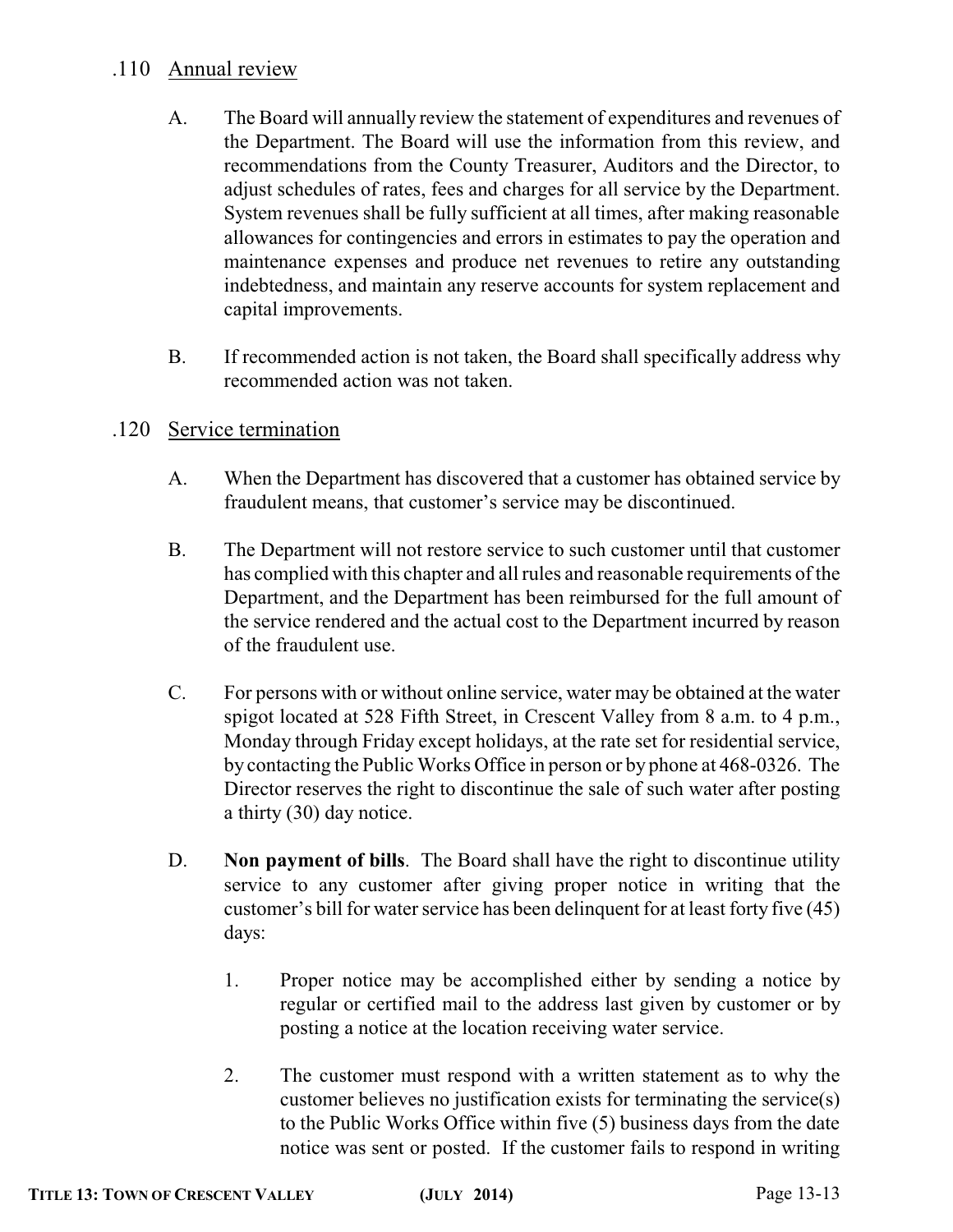within the five (5) business day period the service(s) shall be immediately discontinued thereafter. A final notice shall be posted at the location receiving water and/or sewer one (1) business day prior to discontinuing service(s).

- 3. All written responses questioning bills shall be made to the Public Works Office. The Director, or designee, shall immediately set up an appointment to discuss the bill in question within five (5) business days of receipt of the written response.
- 4. The Director shall within three (3) business days give the customer a written decision as to whether or not the customer owes the utility for past services, what amount is due and due date of payment. If the customer fails to pay the amount stated by the due date stated then the service(s) shall be discontinued immediately.
- 5. Any failure on the part of the customer to inform the Department of a change of mailing address in writing shall not constitute a defense to whether proper notice was given.
- E. **Restoration of Service**. When service has been discontinued for violation of any section of this title, a reconnection charge of twenty-five dollars (\$25.00) will be charged.
- F. If service is discontinued due to lack of payment, water may still be obtained at the designated spigot as described in this chapter.
- .130 Service refusal
	- A. The Department may refuse to serve an applicant or customer under the following conditions:
		- 1. If the applicant or customer fails to comply with any of the provisions of this chapter;
		- 2. If the intended use of the service is of such a nature that it will be detrimental or injurious to existing customers; or
		- 3. If in the judgment of the Department, the applicant's or customer's installation for utilizing the service is unsafe or hazardous or subject to freezing, or of such nature that service cannot be rendered.
	- B. The Board reserves the right to refuse or discontinue service without notice for the following reasons:
		- 1. To prevent fraud or abuse;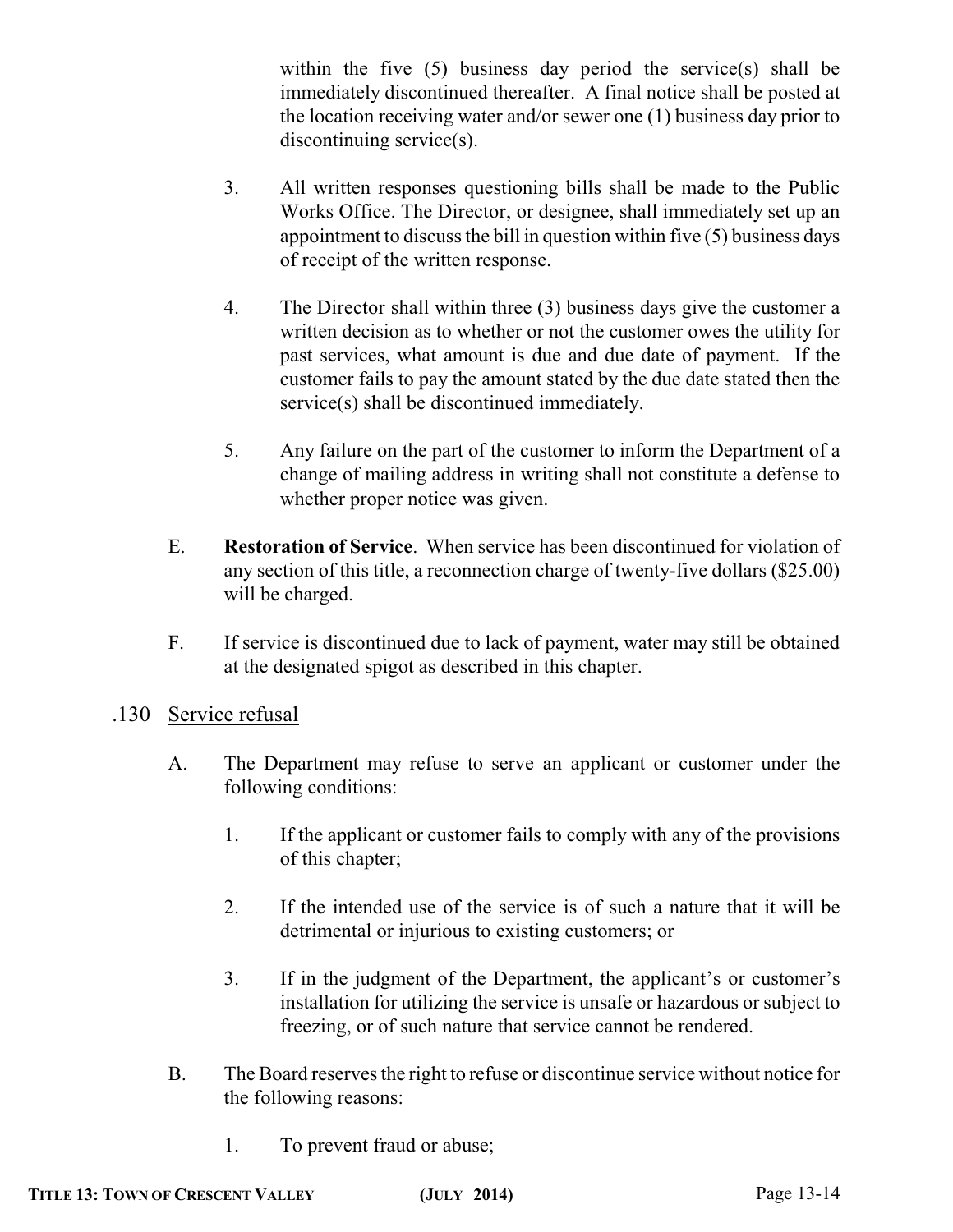- 2. A customer's wilful disregard of the Board's rules;
- 3. Insufficiency of supply due to circumstances beyond the Board's control;
- 4. Legal processes;
- 5. Direction of public authorities; or
- 6. Strike, riot, fire, flood, accident or any other unavoidable cause.
- C. The Board may, in addition to prosecution by law, refuse service to any customer who tampers with a meter or other measuring device.

### .140 Liability

- A. The Department may install its meter at the property line, on the customer's property, or in a location mutually agreed upon.
- B. When two (2) or more meters are to be installed on the same premises for different customers they shall be closely grouped and clearly designated to which customer each meter applies.
- C. The Department does not assume the responsibility of inspecting the customer's piping or apparatus and will not be responsible therefor.
- D. The Department and the Board shall not be liable for damage of any kind whatsoever, resulting from water or the use of water on the customer's premises connected to the system, unless such damage results directly from negligence on the part of the Department. The Department shall not be responsible for any damage done by or resulting from any defect in the piping, fixtures, or appliances on the customer's premises. The Department shall not be responsible for negligence of third persons, or forces beyond the control of the Department, resulting in any interruption of service.
- E. Under normal conditions, the Department will notify the customer of any anticipated interruption of service.

## .150 Customer responsibility

- A. Piping on the customer's premises must be so arranged that the connections are conveniently located with respect to the system's lines or mains.
- B. If the customer's premises are so arranged that the Department is called upon to provide additional meters, each place of metering will be considered as a separate and individual account.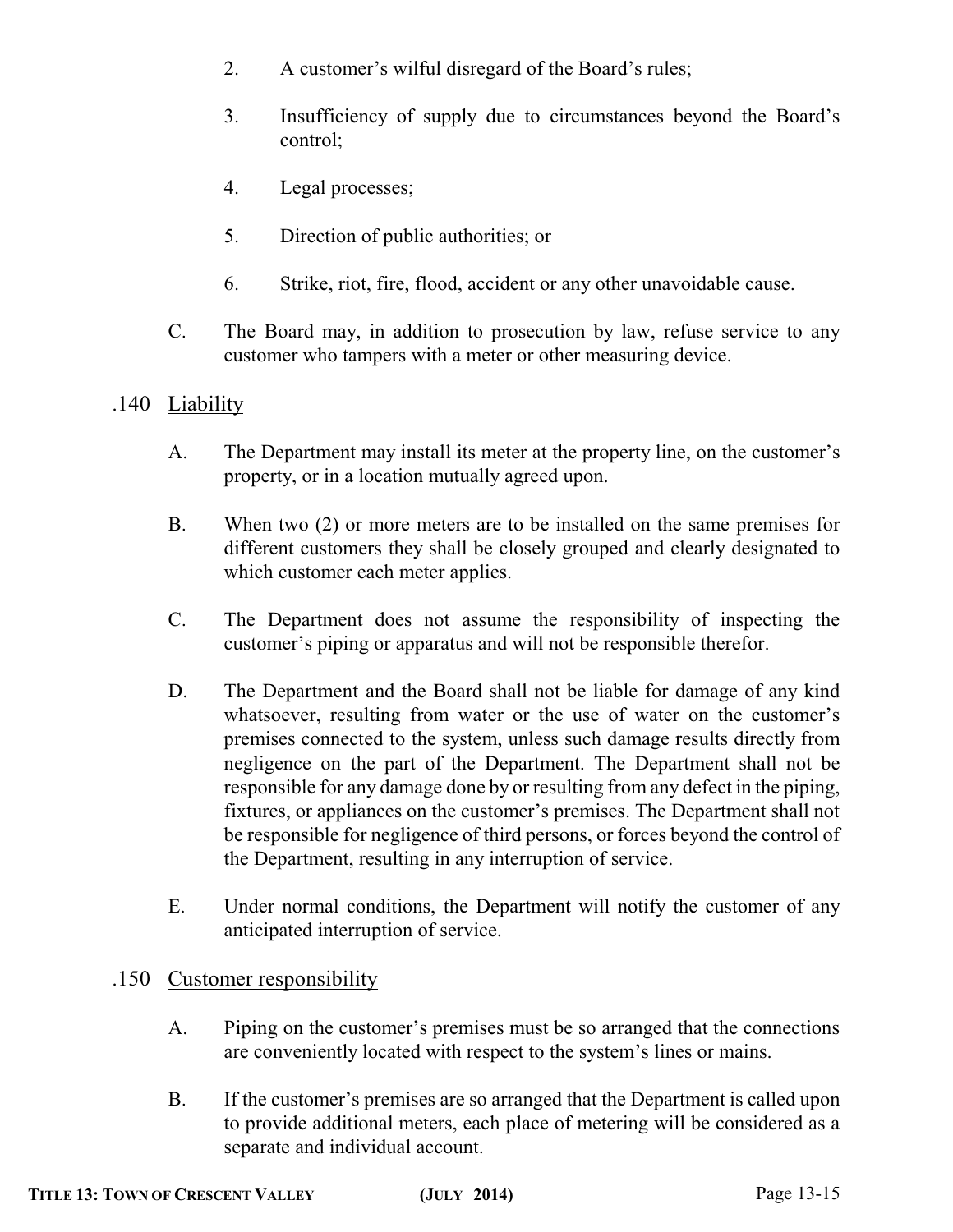- C. Where a meter is placed on the premises of a customer, a suitable place shall be provided by the customer for placing such meter, unobstructed and accessible at all times to the meter reader.
- D. The customer shall furnish and maintain a private cutoff valve on the customer side of the meter, and the Department shall provide a like valve on the Department side of such meter.
- E. The customer's piping and apparatus shall be installed and maintained by the customer at the customer's expense, in a safe and efficient manner and in accordance with the Department's rules and in full compliance with the sanitary regulations of the State.
- F. The customer shall guarantee proper protection for the Department property placed on the customer's premises and shall permit access to it only by authorized representatives of the Department.
- G. In the event of any loss or damage to the property of the Department, or any accident or injury to persons or property, caused by or resulting from the negligence or wrongful act of the customer, his agents, or employees, the cost of the necessary repairs or replacement shall be paid by the customer to the Department and any liability otherwise resulting shall be assumed by the customer.
- H. The amount of such loss or damage or the cost of repairs shall be added to the customer's bill and if not paid, service may be discontinued by the Department.

## .160 Prohibited water uses

Water furnished by the Department shall be used for domestic or commercial consumption by the customer, members of his/her household, and employees only. The customer shall not sell water to any other person or permit any other person to use said water. The water shall not be used for irrigation, fire protection nor any other purpose except that when water is available in sufficient quantity without interfering with the regular domestic and commercial consumption in the area served, the water may be used for any other purpose. Disregard for this rule shall be sufficient cause for refusal or discontinuance of service.

### .170 Water main extensions

A. Any owner of one (1) or more lots or parcels of land desiring the extension of one or more water mains to serve such property shall make a written application therefor to the Board, said application to contain the legal description of the property to be served and any additional information which may be required by the Board, and be accompanied by a map showing the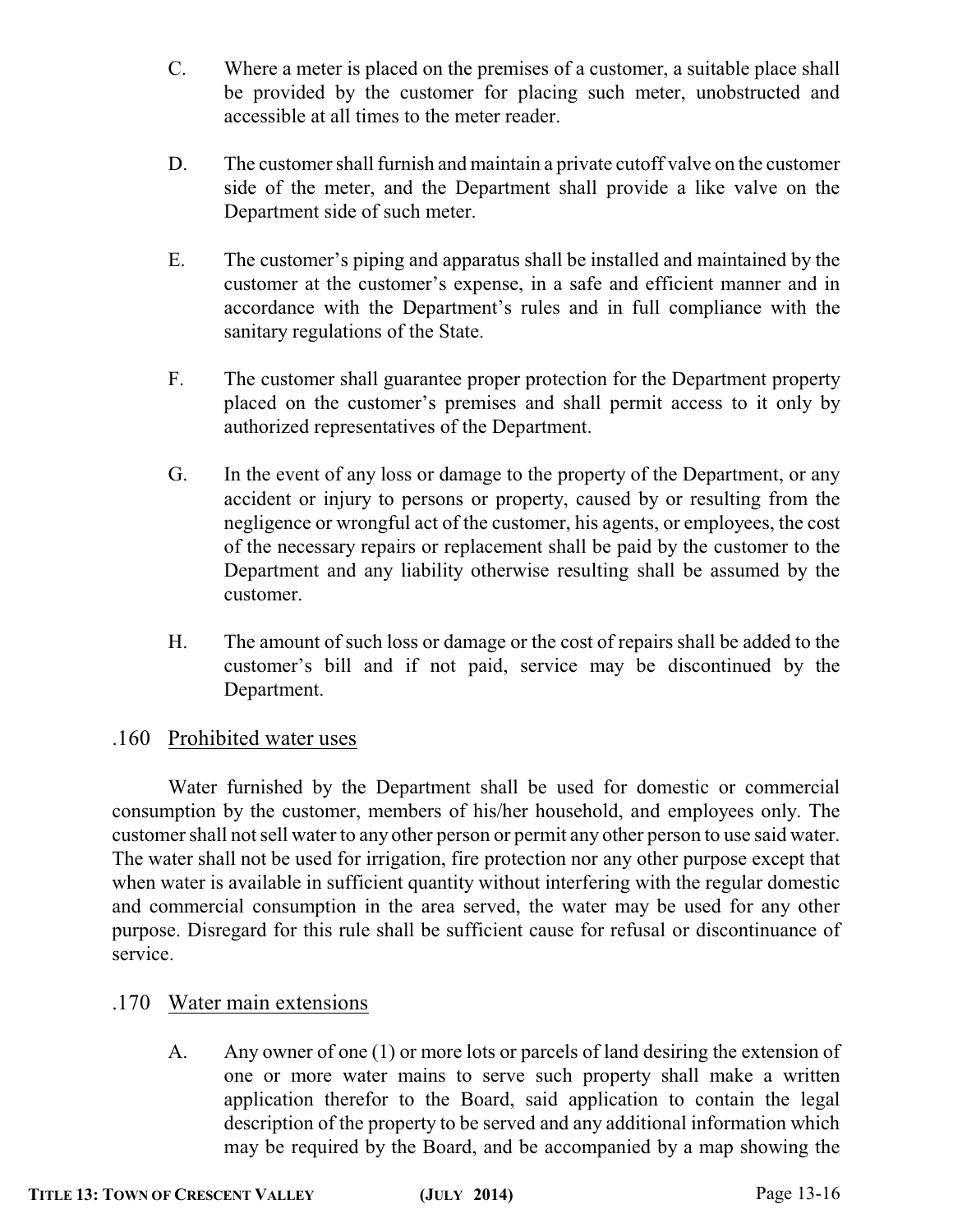location of the proposed connections.

- B. Upon receipt of the application the Director shall make an investigation of the proposed extension and shall report his findings to the Board, including the estimated cost thereof.
- C. The Board shall thereupon consider said application and report, and after such consideration, either reject or approve it.
- D. When the Board approves of the proposed main extension, the applicant shall advance the amount of such estimate. The line shall be installed by the Department or installed under contract by a licensed private contractor acceptable to the Board.
- E. Should the Board desire to install facilities greater than what is needed to meet the applicant's service demands, the cost of the excess size of facilities shall be borne by the Department, unless the Board shall determine that the increased size is necessary to serve the applicant.
- F. The size, type and quality of material and location of the line shall be specified by the Department. The applicant will be required to secure all necessary rights-of-way and easements for the construction of said lines.

## .180 Subdivisions

A person desiring to provide water service to a new subdivision shall make written application therefor to the Board. The application shall include a legal description and the name of the subdivision. It shall be accompanied by a copy of the tentative and/or final map of the plans, profiles and specifications for all construction improvements within the subdivision, including anywatermain extension. Upon receiving the application the Director shall make an investigation and survey of the proposed subdivision and shall report his finding to the Board, including a recommendation as to the facilities required.

## .190 Fire flow

All main extensions will be designed to receive maximum fire flow to the area being served.

### .200 Reimbursement for main extension

A. Where the cost of the main extension has been paid by the property owner the Board shall thereafter (but not longer than ten (10) years after the date of said extension is originally connected to the town water system) collect a portion of the cost of the extension from any water user connecting to such extension. That fraction of the cost of such extension shall be determined by the number of front feet or acreage, or combination of the two, held by said water user,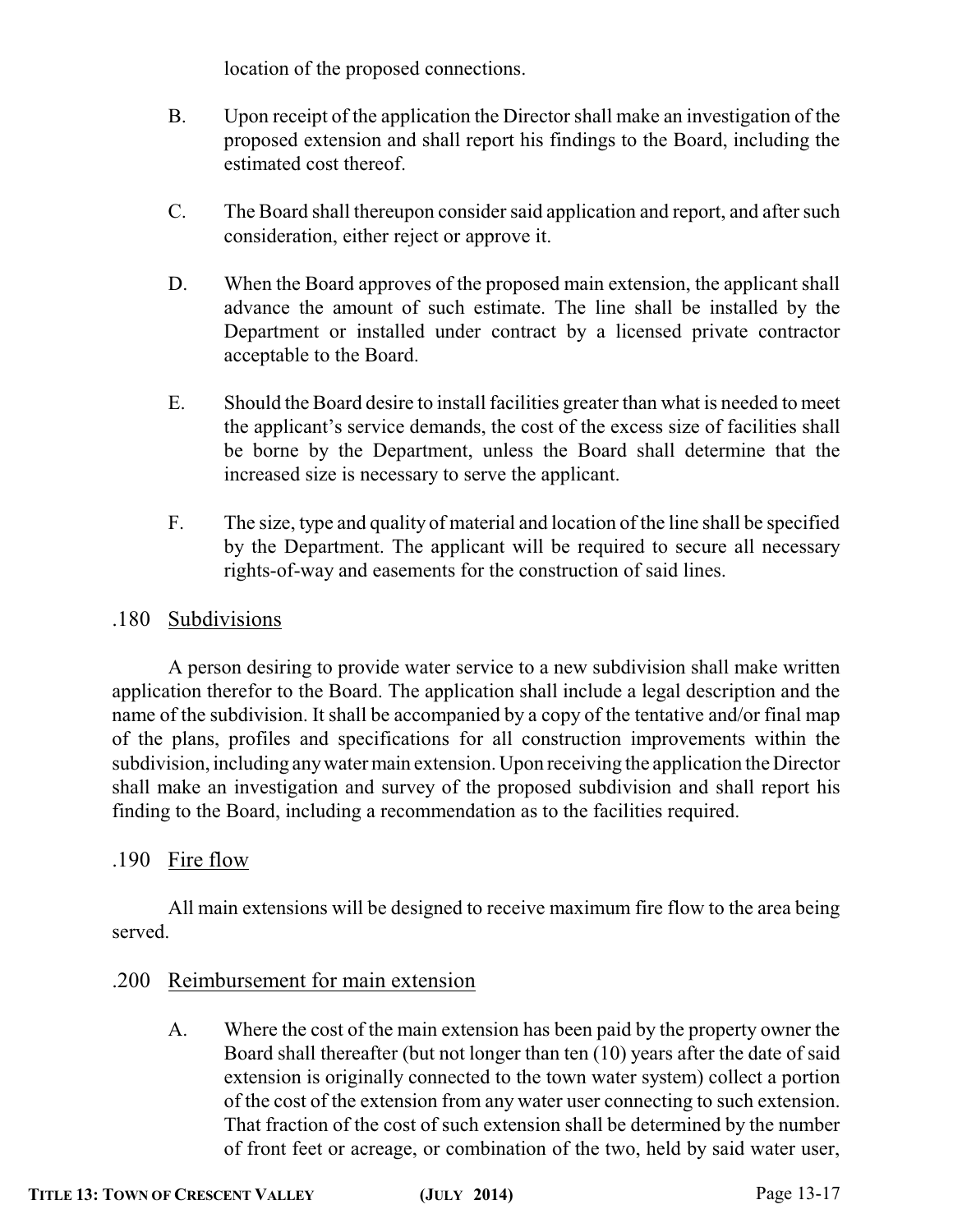bears to the total number of front feet or acreage or combination of the two which may be served by such extension as determined by the Board at the time such extension is connected to the town water system. Such sums as are thus actually received by the Board shall be paid by the Board only to the property owner originally installing such extensions. The Board shall in no way be obligated to assure that the person making such extension is paid the total cost thereof, or to initiate any action or to incur any expense to collect any sums to be paid to property owners.

- B. When different property owners, including the Department, contribute to the making of the extension, such sums shall be refunded to such property owners pro rata according to the amount which they finally contributed towards the extension and pursuant to the preceding plan. This shall include the right of the Board to recover on a pro rata basis, the cost of any over-sizing participated in by the Board.
- C. Where special conditions exist in the opinion of the Board which justify reimbursement to persons paying the cost of a main extension on any other basis other than that provided above, the Board may authorize a special reimbursement contract by the Department and the person or persons requesting the main extension. Said special reimbursement agreement shall be made and entered into prior to commencement of the work.

### .210 Complaints - Adjustments

- A. If the customer believes his bill to be in error, he shall present his claim, in person, at the Department office before the bill becomes delinquent.
- B. Such claim if made after the bill has become delinquent shall not be effective in preventing discontinuance of service, as heretofore provided. The customer may pay such bill under protest and said payment shall not prejudice his claim.
- C. The Department will make special meter readings at the request of the customer for a fee of two (\$2) dollars; provided, however, that if such special reading discloses that the meter was over-read no charge will be made.
- D. Meters will be tested at the request of the customer upon payment to the Department of the actual cost to the Department of making the test; provided, however, that if the meter is found to over-register beyond three percent  $(3\%)$ of the correct volume no charge will be made.
- E. If the seal of a meter is broken by anyone other than the Department representative or if the meter fails to register correctly or is stopped for any cause, the customer shall pay an amount estimated from the record of his previous bills and/or from other proper data.